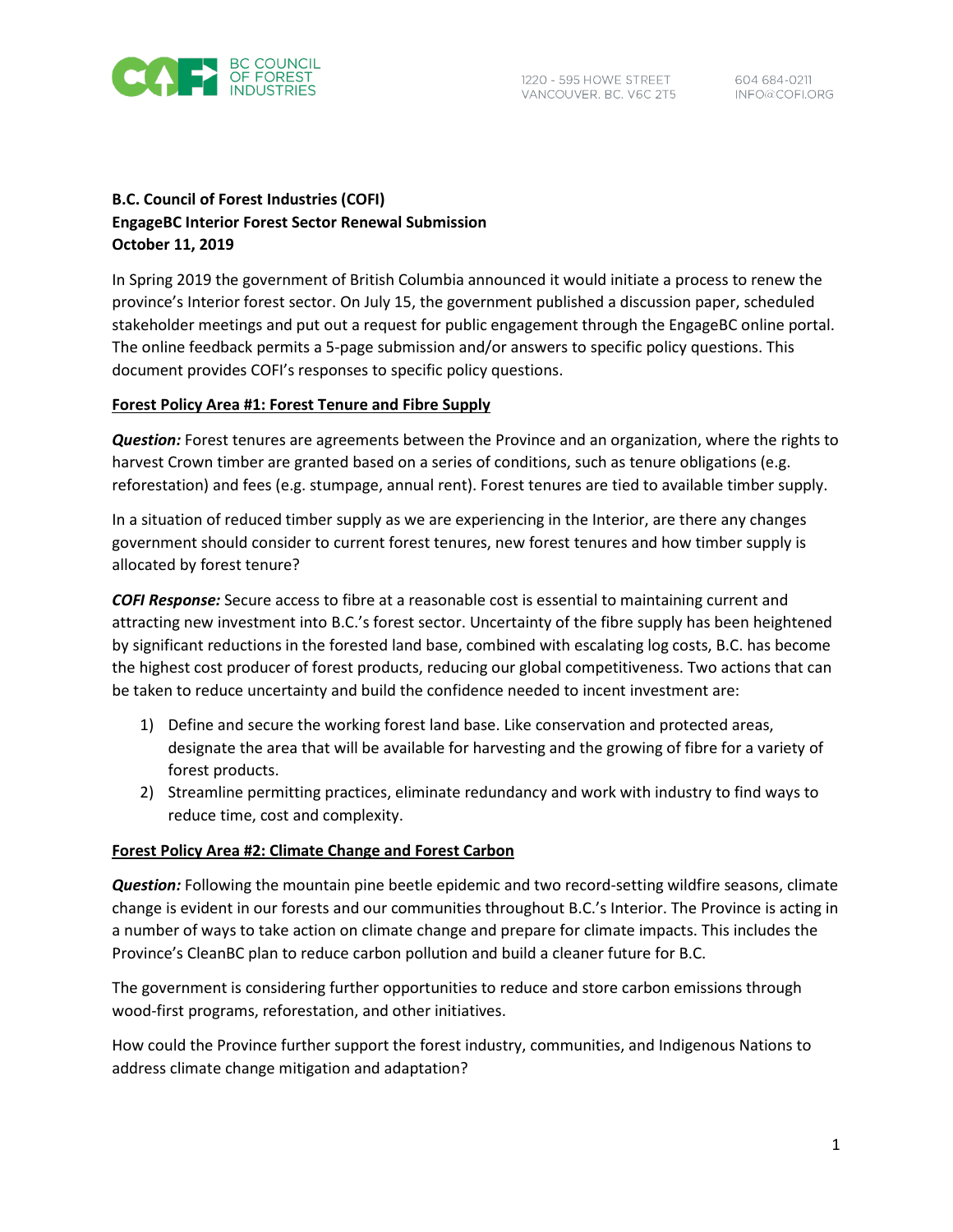

*COFI Response:* B.C. currently has many ongoing initiatives related to climate change, many of which adversely impact each other, as well as some forest sector policies and objectives. Forest management and forest products are viable contributors to the mitigation of climate change impacts. BC needs to develop an all-inclusive coordinated strategy and take advantage of the world's interest in low-carbon, renewable products. Additionally, all forest management policies and practices should be updated to consider climate change implications.

Forests ecosystems are dynamic in nature, static forest management policies need to be replaced with a modernized dynamic management approach. Review protected and conserved areas to ensure they are meeting their intended purpose.

### **Forest Policy Area #3: Manufacturing Capacity and Fibre Utilization**

*Question:* B.C.'s forest industry was built on manufacturing forest products domestically. In 2018, 82% of trees harvested in the Interior were transported to a lumber mill for manufacturing. Portions of this fibre also support other traditional manufacturing opportunities throughout the Interior, such as pulp and paper production, panel products and bioenergy products. These traditional products will be complemented by a greater array of increased value products such as engineered wood products, mass timber and other advanced bioproducts.

How could provincial policy and programs enhance wood manufacturing diversity?

*COFI Response:* Historically, secure access to fibre at a reasonable cost led B.C. to becoming globally recognized as a leader in wood products manufacturing, which attracted investment and led to innovation. A dependable, affordable fibre supply is critical to continue investment and innovation.

COFI has set an industry target to increase the proportion of value-added manufacturing in B.C. by a minimum of 20% within 5 years. In order to drive investments into research and development of highvalue products (i.e. biofuels) the province needs to consider and implement economic incentives. Additionally, regulatory structure needs to be reset to enable the industry to be competitive and to increase fibre supply.

Support and recognition of the fundamental role that primary breakdown facilities play in all forest product manufacturing needs to continue. Without these facilities numerous spin-off industries and opportunities to create new products or businesses would not exist.

### **Forest Policy Area #4: Wood Products Innovation**

*Question:* Enhancing competitiveness for our forest industry means shifting some production from high volume to high value. This shift can ensure the province continues to have a forest sector, and create forest products, defined by opportunity and sustainability.

What policies and programs could the Province consider creating in the short-, medium- and longerterm to encourage and support investment, production and business growth?